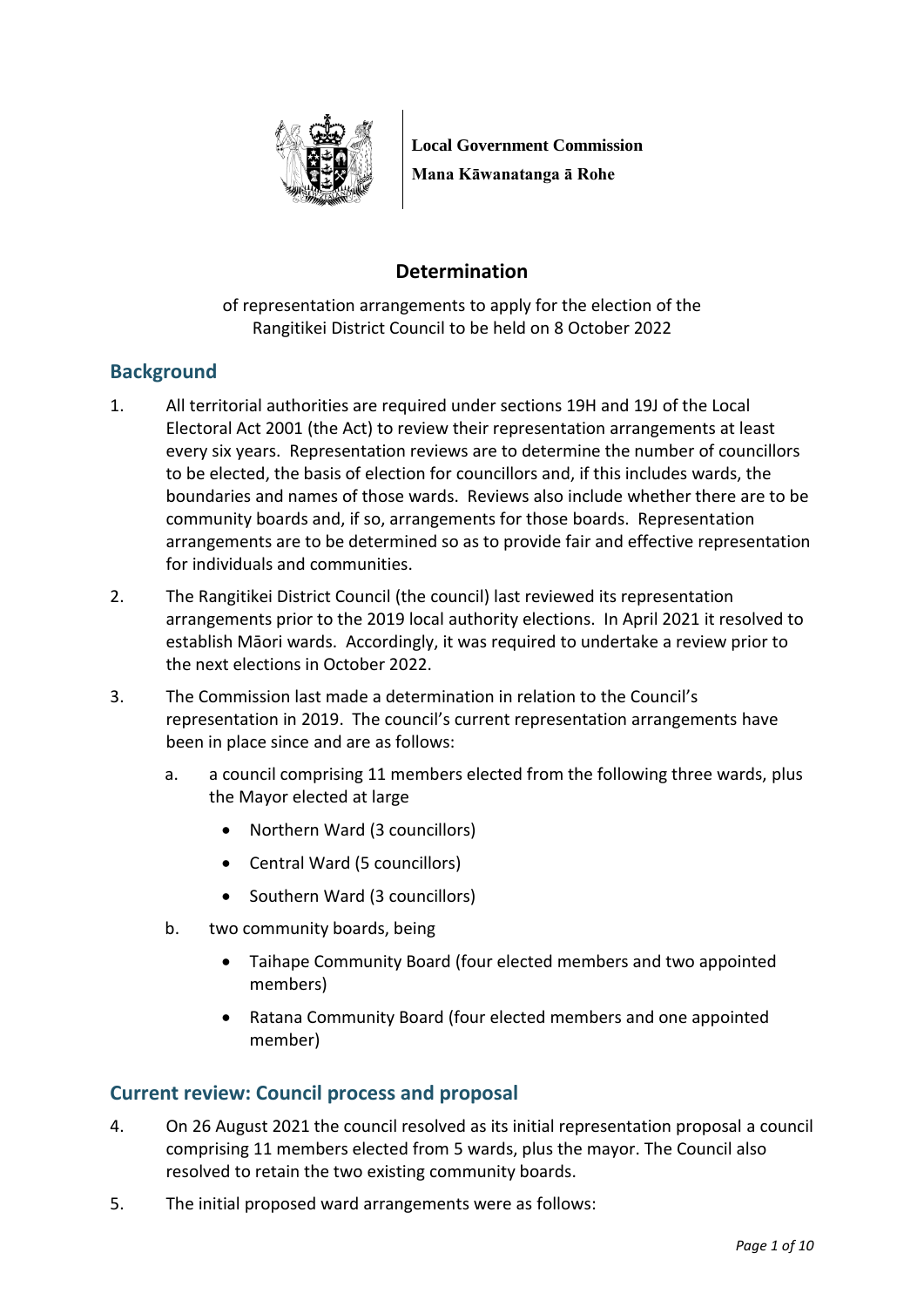| <b>Ward</b>            | <b>Electoral</b><br>population<br>estimate* | <b>Number</b><br><b>of</b><br>councillors<br>per ward | <b>Population</b><br>per<br>councillor | <b>Deviation</b><br>from district<br>average<br>pop <sup>n</sup> per<br>councillor | % deviation<br>from district<br>average pop <sup>n</sup><br>per<br>councillor |
|------------------------|---------------------------------------------|-------------------------------------------------------|----------------------------------------|------------------------------------------------------------------------------------|-------------------------------------------------------------------------------|
| Northern General       | 2,800                                       | 2                                                     | 1,400                                  | $-33$                                                                              | $-2.33%$                                                                      |
| <b>Central General</b> | 6,960                                       | 5                                                     | 1,392                                  | $-41$                                                                              | $-2.88%$                                                                      |
| Southern General       | 3,140                                       | $\overline{2}$                                        | 1,570                                  | 137                                                                                | $+9.54%$                                                                      |
| <b>Total General</b>   | 12,900                                      | 9                                                     | Avg 1,433                              |                                                                                    |                                                                               |
| Northern Māori         | 1,450                                       | 1                                                     | 1,450                                  | 15                                                                                 | $+1.05%$                                                                      |
| Southern Māori         | 1,420                                       | 1                                                     | 1,420                                  | $-15$                                                                              | $-1.05%$                                                                      |
| <b>Total Maori</b>     | 2,870                                       | $\overline{2}$                                        | 1,435                                  |                                                                                    |                                                                               |

\*Based on Tatauranga Aotearoa Stats NZ 2020 electoral population estimates

- 6. The Council received 11 submissions on its initial proposal. Of these, six were in favour of the proposal, four disagreed with the proposal and one did not specify support or opposition.
- 7. Requested changes to the initial proposal included:
	- Two submitters requested part of the area Turakina Valley proposed to be moved from the Southern Ward to the Central Ward remain with the Southern Ward
	- Two submitters requested that Council establish one Māori Ward (instead of two)
	- Two submitters disagreed with the establishment of Māori Wards generally. It is noted that submissions on this topic are not within the scope of the submissions process, as establishment of Māori Wards was a decision Council previously made.
- 8. Having considered all of the submissions, the Council resolved to adopts its initial proposal as its final proposal, subject to the following amendments:
	- Retaining two meshblocks near Turakina in the Southern Ward
	- Changing the names of the Māori Wards as follows:
		- i. Northern change to Tiikeitia ki Uta (Inland)
		- ii. Southern change to Tiikeitia ki Tai (Coastal)
- 9. The Council considered that the name changes for the Māori wards are appropriate based on their recommendation by Te Roopuu Ahi Kaa Komiti. Inclusion of the English equivalent was considered appropriate to ensure all members of the community understand the intent of the names.
- 10. The Council rejected the request for the establishment of only one Māori Ward with two councillors, as the recommendation from the Te Roopuu Ahi Kaa Komiti, Council's key connection with Iwi and hapu in the district, was for two Māori Wards.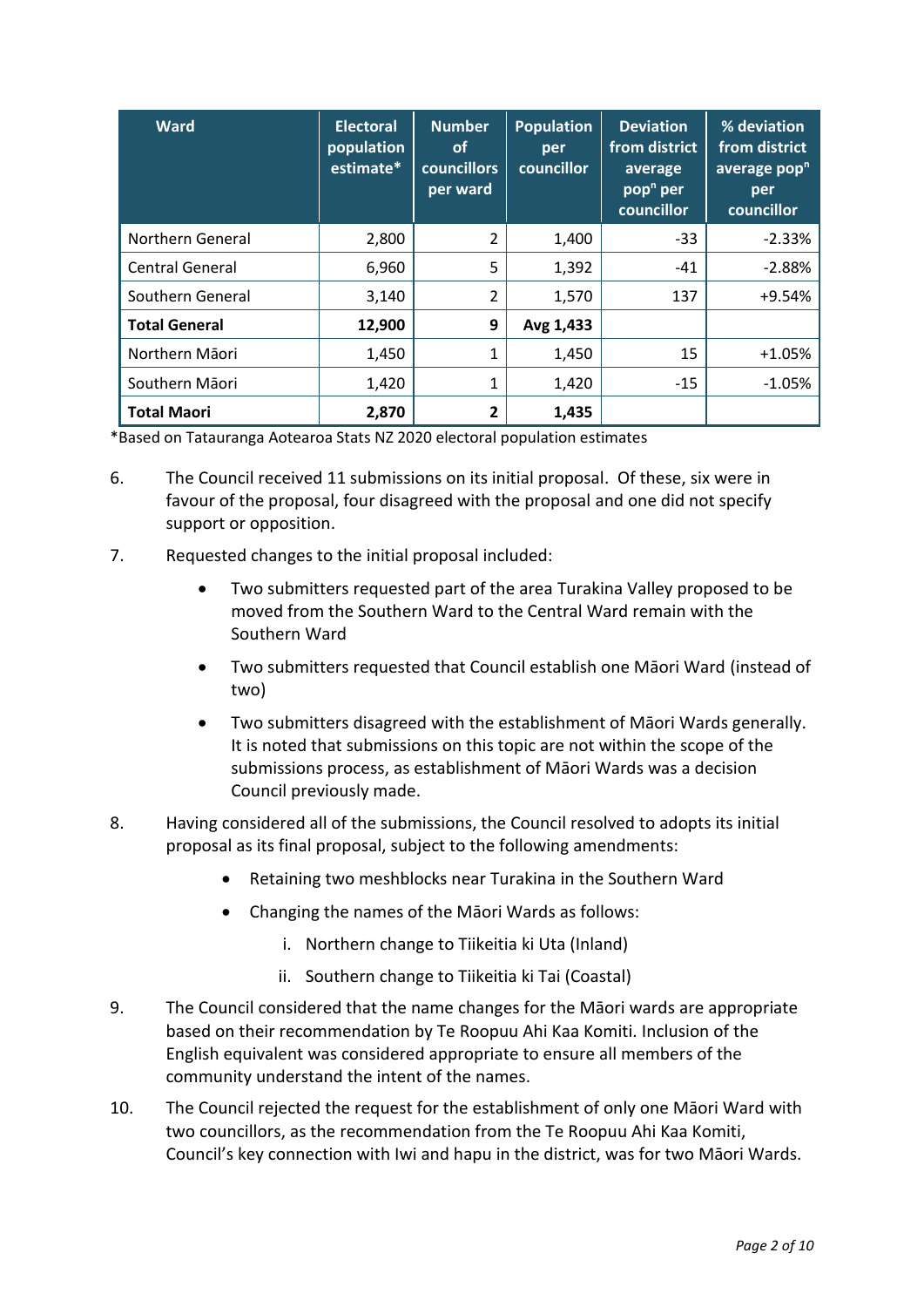| 11. | The arrangements in the Council's final proposal are as follows: |  |
|-----|------------------------------------------------------------------|--|
|     |                                                                  |  |

| <b>Ward</b>                         | <b>Electoral</b><br>population<br>estimate* | <b>Number</b><br><b>of</b><br>councillors<br>per ward | <b>Population</b><br>per<br>councillor | <b>Deviation</b><br>from district<br>average<br>pop <sup>n</sup> per<br>councillor | % deviation<br>from district<br>average pop <sup>n</sup><br>per<br>councillor |
|-------------------------------------|---------------------------------------------|-------------------------------------------------------|----------------------------------------|------------------------------------------------------------------------------------|-------------------------------------------------------------------------------|
| Northern General                    | 2,800                                       | 2                                                     | 1,400                                  | $-33$                                                                              | $-2.33%$                                                                      |
| <b>Central General</b>              | 6,860                                       | 5                                                     | 1,372                                  | -61                                                                                | $-4.28%$                                                                      |
| Southern General                    | 3,240                                       | $\overline{2}$                                        | 1,620                                  | 187                                                                                | $+13.02%$                                                                     |
| <b>Total General</b>                | 12,900                                      | 9                                                     | Avg 1,433                              |                                                                                    |                                                                               |
| Tiikeitia ki Uta (Inland)<br>Māori  | 1,450                                       | 1                                                     | 1,450                                  | 15                                                                                 | $+1.05%$                                                                      |
| Tiikeitia ki Tai (Coastal)<br>Māori | 1,420                                       | 1                                                     | 1,420                                  | $-15$                                                                              | $-1.05%$                                                                      |
| <b>Total Maori</b>                  | 2,870                                       | 2                                                     | 1,435                                  |                                                                                    |                                                                               |

\*Based on Tatauranga Aotearoa Stats NZ 2020 electoral population estimates

- 12. The Council also confirmed its proposal to retain the existing Taihape and Ratana community boards, each electing four members.
- 13. Given the non-compliance of the proposed Southern General Ward, the council was required under section 19V(4) of the Act to refer its proposal to the Commission for determination. In addition, one objection against the proposal was received.

## **Appeals/objections against the council's final proposal**

- 14. The objection received on the Council's final proposal was considered valid. The objector asserts that, in implementing the Māori ward seats, the Council should have increased the overall number of members by two (from 11 to 13), rather than reducing the number of general ward seats by two. They state that the Northern Ward will be disadvantaged by a decrease in general ward members from three to two. While the objection focuses on the implementation of Māori wards in the district, the issues raised in the objection are the overall number of councillors and the number of members in the Northern Ward.
- 15. The Council referred the objection to the Commission, in accordance with section 19Q of the Act.

### **Need for a hearing**

- 16. For the purpose of making a determination, the Commission may make such enquiries as it considers appropriate and may hold meetings with the interested parties. There is no obligation on the Commission to hold a hearing and the need for a hearing is determined by the information provided by the parties and as a result of any further inquiries the Commission may wish to make.
- 17. In the case of Rangitikei District Council's final proposal, the Commission considered there was sufficient information in the documentation provided by the Council on the process it had followed in making its decision and in the objection, for the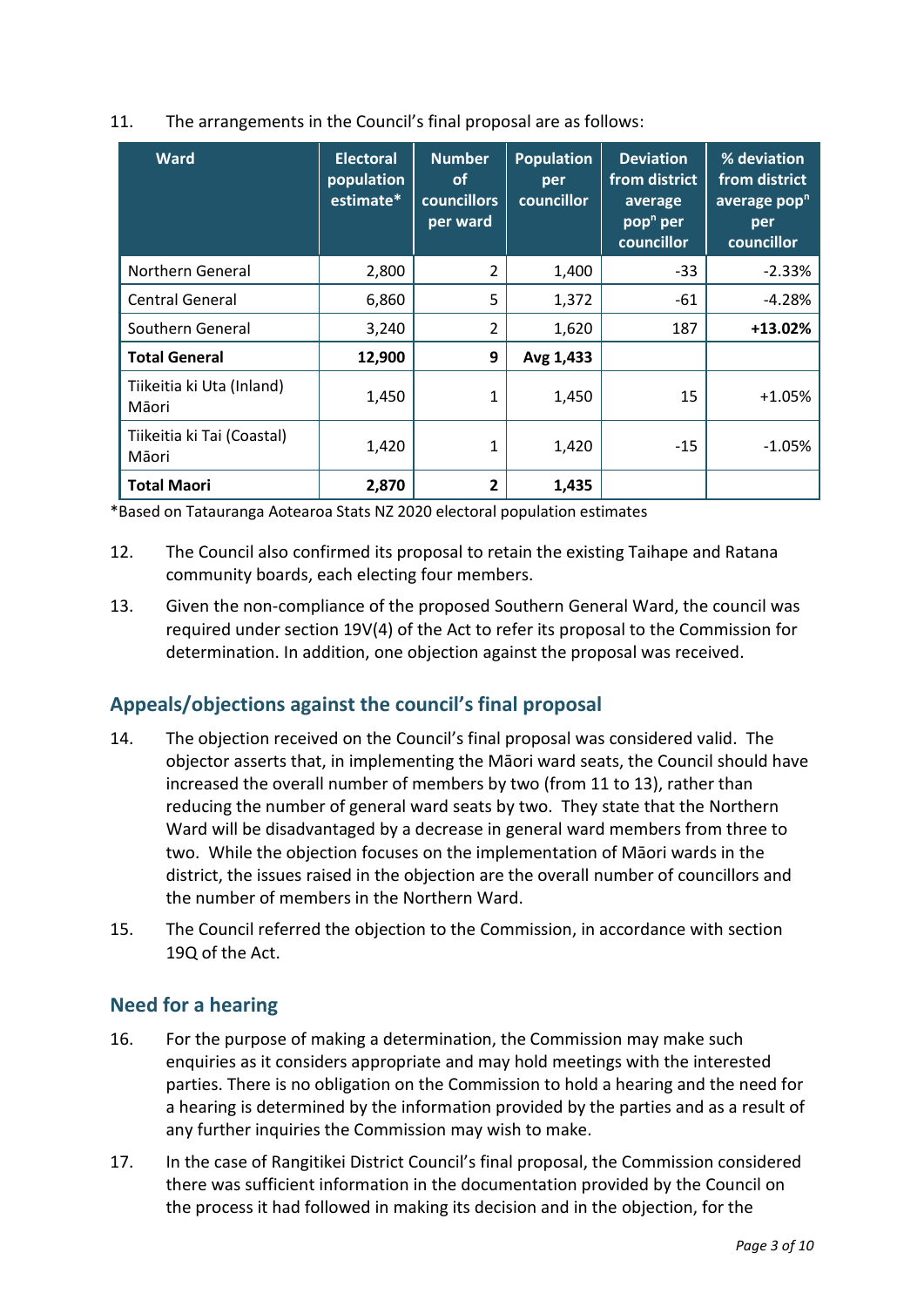Commission to proceed to a determination. Accordingly, it was decided no hearing was required.

### **Matters for determination by the Commission**

- 18. Section 19R of the Act makes it clear that the Commission, in addition to consideration of the appeals and objections against a council's final representation proposal, is required to determine, in the case of a territorial authority, all the matters set out in sections 19H and 19J which relate to the representation arrangements for territorial authorities. This interpretation was reinforced by a 2004 High Court decision which found that the Commission's role is not merely supervisory of a local authority's representation arrangements decision. The Commission is required to form its own view on all the matters which are in scope of the review.
- 19. The Council's review process is not one of the matters set out in sections 19H and 19J. Any concerns expressed by appellants and objectors relating to the council's review process are not a basis for the Commission to overturn a council's proposal. The Commission may, however, comment on a council's process as part of its determination.
- 20. The matters in the scope of the review are:
	- whether the council is to be elected from wards, the district as a whole, or a mixture of the two
	- the number of councillors
	- if there are to be wards, the area and boundaries of wards and the number of members to be elected from each ward
	- whether there are to be community boards
	- if there are to be community boards, the area and boundaries of their communities, and the membership arrangements for each board.

#### **Key considerations**

- 21. Based on the legislative requirements, the Commission's *Guidelines for local authorities undertaking* representation *reviews* (the Guidelines) identify the following three key factors when considering representation proposals:
	- a. communities of interest
	- b. effective representation of communities of interest
	- c. fair representation for electors.

#### **Communities of interest**

- 22. The Guidelines identify three dimensions for recognising communities of interest:
	- a. *perceptual:* a sense of identity and belonging to a defined area or locality as a result of factors such as distinctive geographical features, local history, demographics, economic and social activities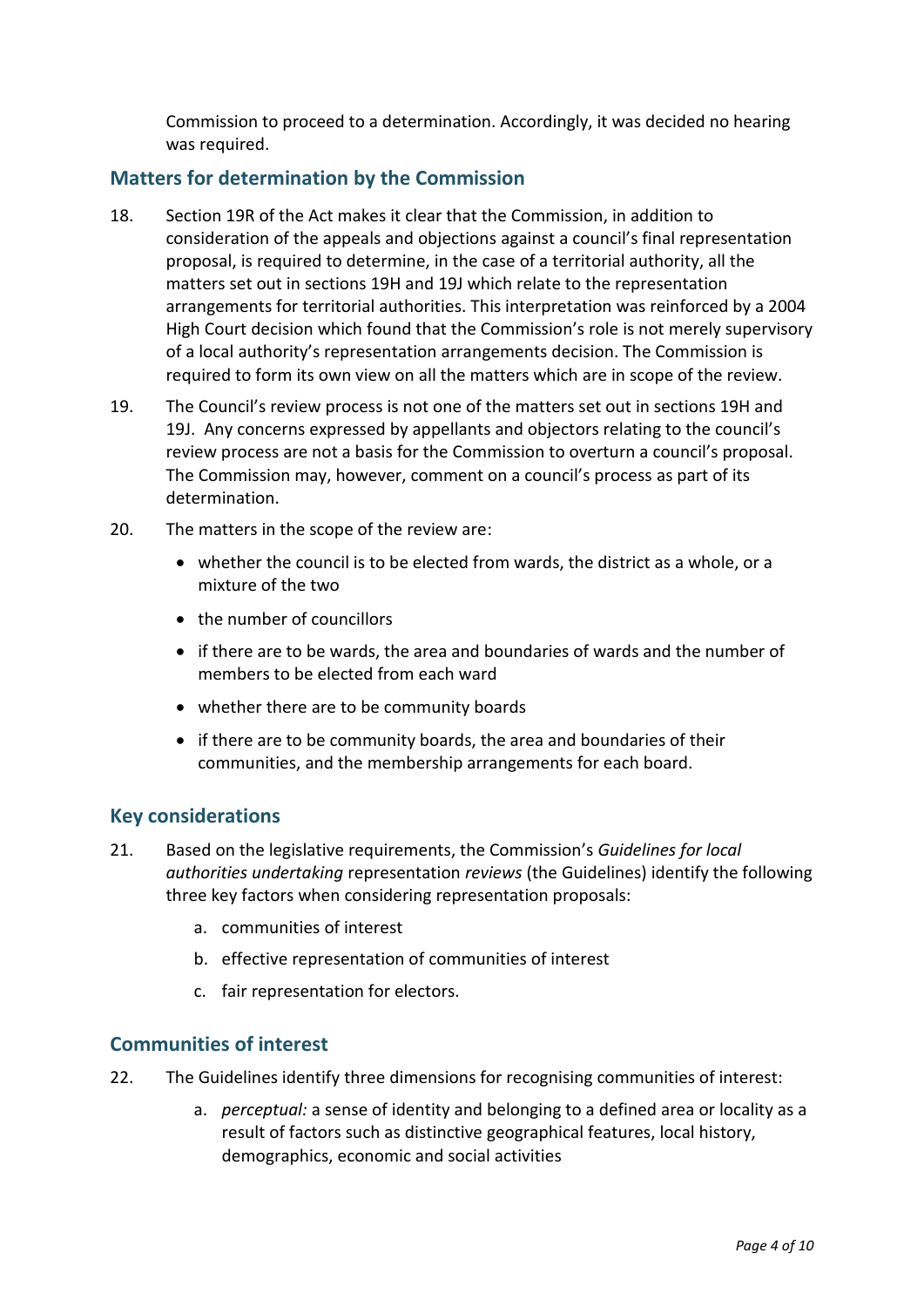- b. *functional:* ability of the area to meet the needs of communities for services such as local schools, shopping areas, community and recreational facilities, employment, transport and communication links
- c. *political:* ability to represent the interests of local communities which includes non-council structures such as for local iwi and hapū, residents and ratepayer associations and the range of special interest groups.
- 23. We note that in many cases councils, communities and individuals tend to focus on the 'perceptual' dimension of communities of interest. That is, they focus on what intuitively they 'feel' are existing communities of interest. While this is a legitimate view, more evidence may be required to back this up. It needs to be appreciated that the other dimensions, particularly the 'functional' one, are important and that they can also reinforce the 'sense' of identity with an area. In other words, all three dimensions are important but should not be seen as independent of each other.
- 24. In addition to demonstrating existing communities of interest, evidence also needs to be provided of *differences* between neighbouring communities, i.e. that they may have "few commonalities". This could include the demographic characteristics of an area (e.g. age, ethnicity, deprivation profiles) and how these differ between areas, and evidence of how different communities rely on different services and facilities.
- 25. Aspects of the Council's community of interest assessments undertaken as part of this review are discussed below in conjunction with consideration of fair representation.

### **Effective representation of communities of interest**

- 26. Section 19T of the Act requires the Commission to ensure that:
	- a. the election of members of the council, in one of the ways specified in section 19H (i.e. at large, wards, or a combination of both) will provide effective representation of communities of interest within the district
	- b. ward boundaries coincide with the boundaries of the current statistical meshblock areas determined by Statistics New Zealand and used for parliamentary electoral purposes
	- c. so far as is practicable, ward boundaries coincide with community boundaries (where they exist).
- 27. 'Effective representation' is not defined in the Act, but the Commission sees this as requiring consideration of factors including an appropriate number of elected members and an appropriate basis of election of members for the district concerned (at large, wards, or a mix of both).
- 28. The Commission's Guidelines note that what constitutes effective representation will be specific to each local authority but that the following factors should be considered:
	- a. avoiding arrangements that may create barriers to participation, such as at elections by not recognising residents' familiarity and identity with an area
	- b. not splitting recognised communities of interest between electoral subdivisions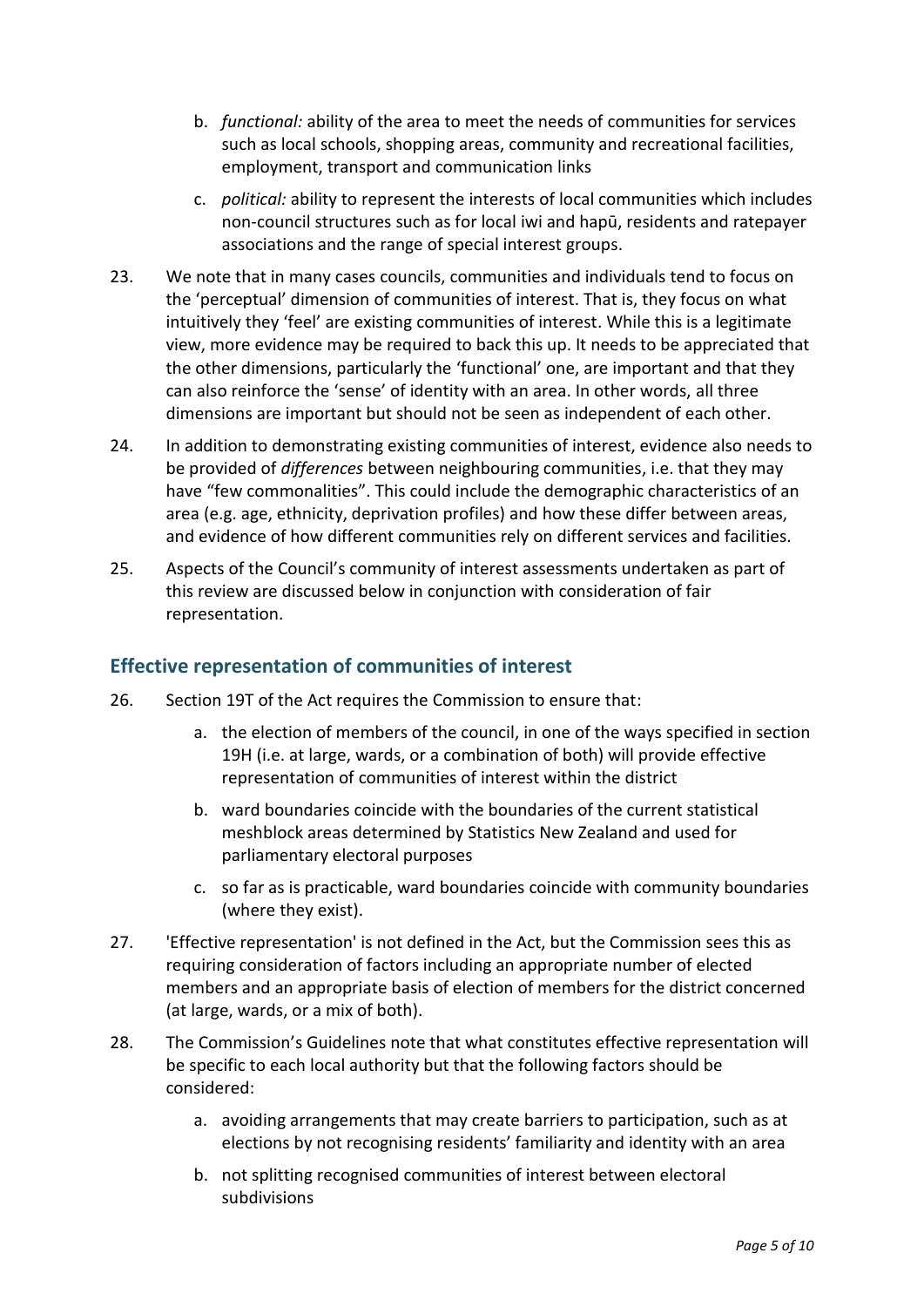- c. not grouping together two or more communities of interest that share few commonalities of interest
- d. accessibility, size and configuration of an area including access to elected members and vice versa.
- 29. Within the scope of a representation review, councils can achieve effective representation of communities of interest by having members elected by wards, at large, a mixture of wards and at large. As the Council has resolved to establish Māori wards, it must also establish at least one general ward.
- 30. While not a prescribed statutory requirement, the Guidelines suggest that local authorities consider the total number of members, or a range in the number of members, necessary to provide effective representation for the district as a whole. In other words, the total number of members should not be arrived at solely as the product of the number of members per ward, if there are to be wards.
- 31. The Council considered numerous different potential options in developing its proposal, including a 13-member option based on the current three general wards with the addition of two Māori wards. This option resulted in both the Central and Northern Wards proving non-compliant with the +/-10% rule.
- 32. The 2019 determination also records that a range of options involving between seven and 13 members, and between three and eight wards, was considered before the Council decided on its preference for 11 members. None of the submissions, appeals or objections in the 2018 review process considered the number of elected members or requested any increase or decrease from 11.
- 33. The objection states that Taihape and the northern area is more sparsely populated than the Central and Southern Wards, faces more serious challenges, and needs more support from Council rather than less. The objector does not expand on the challenges they consider the Northern Ward faces.
- 34. The objection does, however, note that the sparse population of the Northern Ward means that it will be disadvantaged with two councillors rather than three. It goes on to state that the Northern Ward covers a far larger area than the Southern and Central Wards and its population is widely dispersed. Taihape, the sole main urban centre of the Northern Ward, is relatively geographically isolated in comparison to the main urban centres of the Southern and Central Wards.
- 35. However, the Northern Ward is also supported by the Taihape Community Board, which covers the entire Northern Ward area. The Community Board has been retained through the representation review process, with four elected members and two appointed members
- 36. The existence of the Community Board ensures that there is good geographic representation for Northern Ward electors, despite the decrease in councillors from three to two.
- 37. The higher number of councillors sought for the Northern Ward would result in noncompliances for both the Northern and Central Wards of a greater magnitude than the Council's proposed non-compliance for the Southern Ward. Although the 13 member option proposed by the objector would result in the Southern Ward becoming compliant at -7.93%, the Northern and Central Wards become noncompliant, at -20.46% and +16.97% respectively.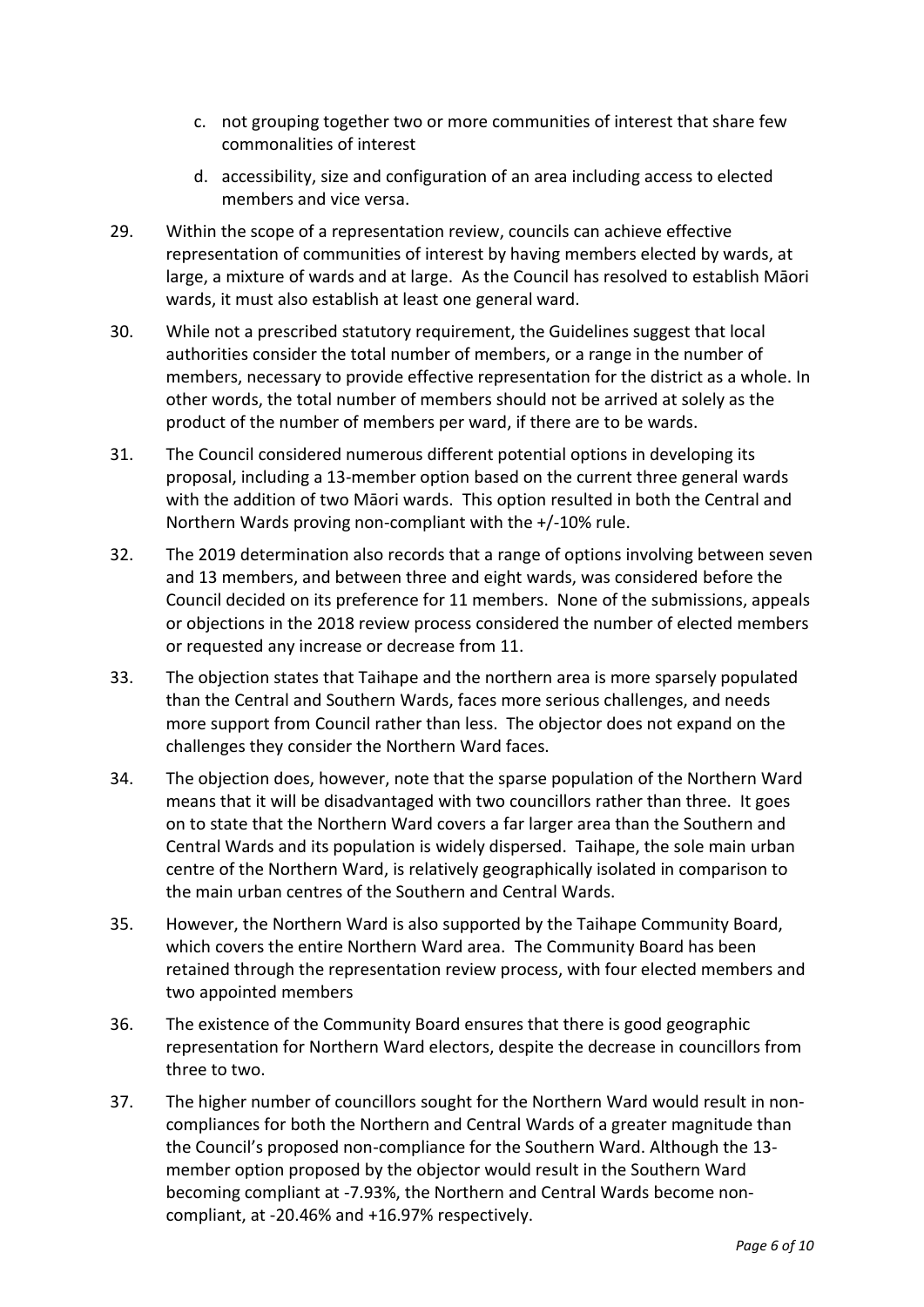38. The appropriate number of councillors for the district appears to have been explored to a reasonable extent by the Council in both the 2018 and 2021 representation reviews.

### **Fair representation for electors**

- 39. For the purpose of achieving fair representation for the electors of a district, section 19V(1) of the Act requires that the population of each ward divided by the number of members to be elected by that ward must produce a figure no more than 10 per cent greater or smaller than the population of the district divided by the total number of members (the '+/-10% rule').
- 40. However, section 19V(3)(a) permits non-compliance with the '+/-10% rule' for territorial authorities in some circumstances. Those circumstances are where:
	- a. non-compliance is required for effective representation of communities of interest within island communities or isolated communities
	- b. compliance would limit effective representation of communities of interest by dividing a community of interest
	- c. compliance would limit effective representation of communities of interest by uniting two or more communities of interest with few commonalities.
- 41. The Council's proposal results in the Southern General Ward not complying with the '+/-10% rule' at +13.05.
- 42. The Council's communities of interest assessment recognises a number of small townships across the district that are self-sufficient, with a high sense of local pride, albeit with few Council services and/or local organisations. It identifies that such townships generally looked towards different larger urban areas for services, and communities of interest can be grouped by the common focus they share.
- 43. The Turakina Valley is the community of interest most affected by the boundary changes in the Council's initial proposal. Several meshblocks in the lower Turakina Valley had been moved from the Southern Ward into the Central Ward to ensure that both wards complied with the +/-10% rule.
- 44. The communities of interest assessment identified that Turakina, along with other townships in Southern Ward, generally looked towards Whanganui for services. In comparison, Central Ward townships tended to affiliate with Marton. Indeed, the Turakina Valley has a history of a strong sense of community in relation to representation matters as evidenced by submissions and appeals made to previous reviews.
- 45. Several submissions to the Council's current review opposed the boundary change. These argued that residents were being severed from their community of interest with the Southern Ward townships, and instead included with communities with which they had few commonalities.
- 46. For the final proposal, the Council weighed the strength of the lower Turakina Valley community of interest arguments against overall compliance with the +/-10% rule. The Council was persuaded that non-compliance for the Southern Ward was justified to avoid splitting the lower Turakina Valley community of interest.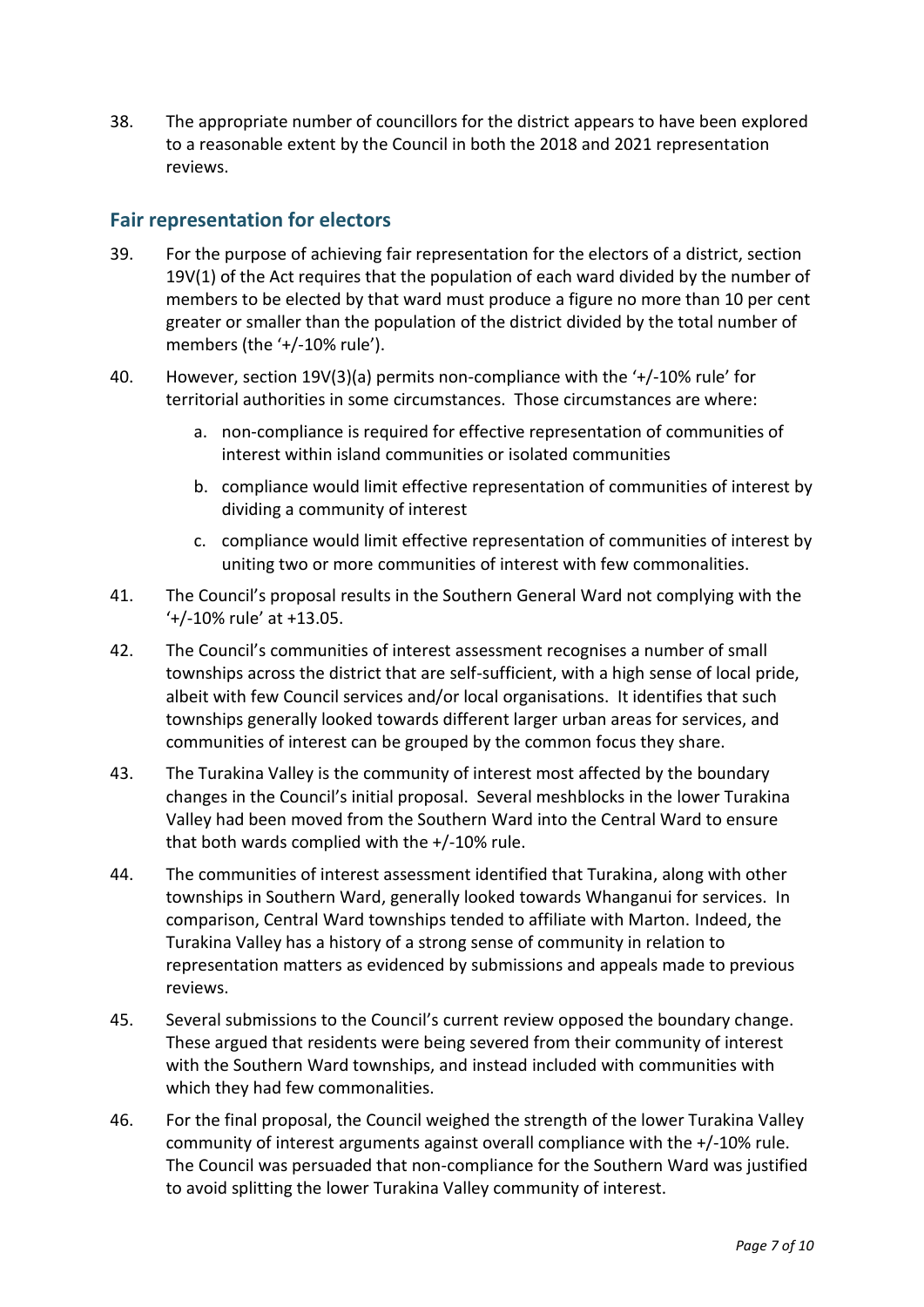47. In summary, we consider the Council's proposal for the Southern General Ward and not complying with the '+/-10% rule' should be upheld. The reason being that compliance with the '+/- 10% rule' in this case would limit the effective representation of communities of interest by either splitting communities of interest or uniting communities of interest with few commonalities.

### **Communities and community boards**

- 48. Section 19J of the Act requires every territorial authority, as part of its review of representation arrangements, to determine whether there should be community boards in the district and, if so, the nature of those communities and the structure of the community boards. The territorial authority must make this determination in light of the principle in section 4 of the Act relating to fair and effective representation for individuals and communities.
- 49. The particular matters the territorial authority, and where appropriate the Commission, must determine include the number of boards to be constituted, their names and boundaries, the number of elected and appointed members, and whether the boards are to be subdivided for electoral purposes. Section 19W also requires regard to be given to such of the criteria as apply to reorganisation proposals under the Local Government Act 2002 as is considered appropriate. The Commission sees two of these criteria as particularly relevant for the consideration of proposals relating to community boards as part of a representation review:
	- Will a community board have an area that is appropriate for the efficient and effective performance of its role?
	- Will the community contain a sufficiently distinct community or communities of interest?
- 50. In the current review, the retention of the existing Taihape and Ratana community boards was not the subject of any appeals or objections. We take it that the council's decision to retain the community boards and the lack of appeals or submissions opposing community boards equates to broad support for them continuing. In addition we have noted in the discussion of representation for the Northern Ward that the Taihape Community Board forms an important part of the representation arrangements fot that ward.

### **Commission's determination**

- 51. Under section 19R of the Local Electoral Act 2001, the Commission determines that for the general election of the Rangitkei District Council to be held on 8 October 2022, the following representation arrangements will apply:
	- a. Rangitikei District, as delineated on Plan LG-038-2019-W-1, will be divided into five wards
	- b. Those five wards will be:
		- (i) Tiikeitia ki Uta (Inland) Māori Ward, comprising the area delineated on Plan LG-038-2022-W1
		- (ii) Tiikeitia ki Tai (Coastal) Māori Ward, comprising the area delineated on Plan LG-038-2022-W2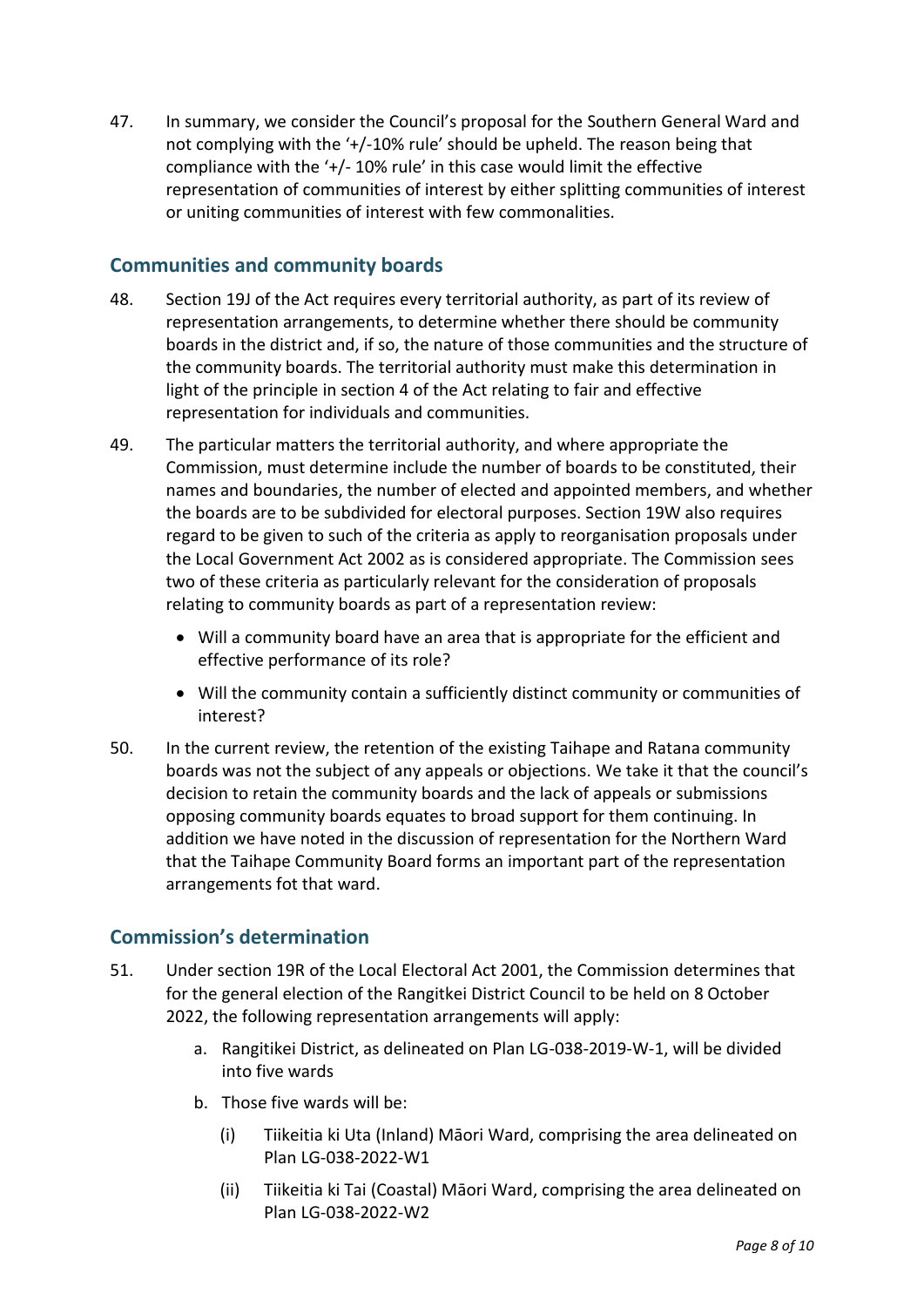- (iii) Northern General Ward, comprising the area delineated on Plan LG-038- 2019-W-2
- (iv) Central General Ward, comprising the area delineated on Plan LG-038- 2022-W3
- (v) Southern General Ward, comprising the area delineated on Plan LG-038- 2022-W-4
- c. The Council will comprise the mayor and 11 councillors elected as follows:
	- (i) 1 councillor elected by the electors of Tiikeitia ki Uta (Inland) Māori Ward
	- (ii) 1 councillor elected by the electors of Tiikeitia ki Tai (Coastal) Māori Ward
	- (iii) 2 councillors elected by the electors of Northern General Ward
	- (iv) 5 councillors elected by the electors of Central General Ward
	- (v) 2 councillors elected by the electors of Southern General Ward
- d. There will be two communities as follows:
	- (i) Ratana Community, comprising the area delineated on SO 36060 deposited with the Land Information New Zealand
	- (ii) Taihape Community, comprising the area of the Northern General Ward
- e. The membership of each community board will be as follows:
	- (i) Ratana Community Board will comprise four elected members and one member appointed to the community board by the council representing Southern General Ward
	- (ii) Taihape Community Board will comprise four elected members and two members appointed to the community board by the council representing Northern General Ward
- 52. As required by sections 19T(b) and 19W(c) of the Local Electoral Act 2001, the boundaries of the above wards and communities coincide with the boundaries of current statistical meshblock areas determined by Statistics New Zealand and used for parliamentary electoral purposes.

### **Local Government Commission**

B. / Duffer

Commissioner Brendan Duffy (Chair)

Janie Annear

Commissioner Janie Annear